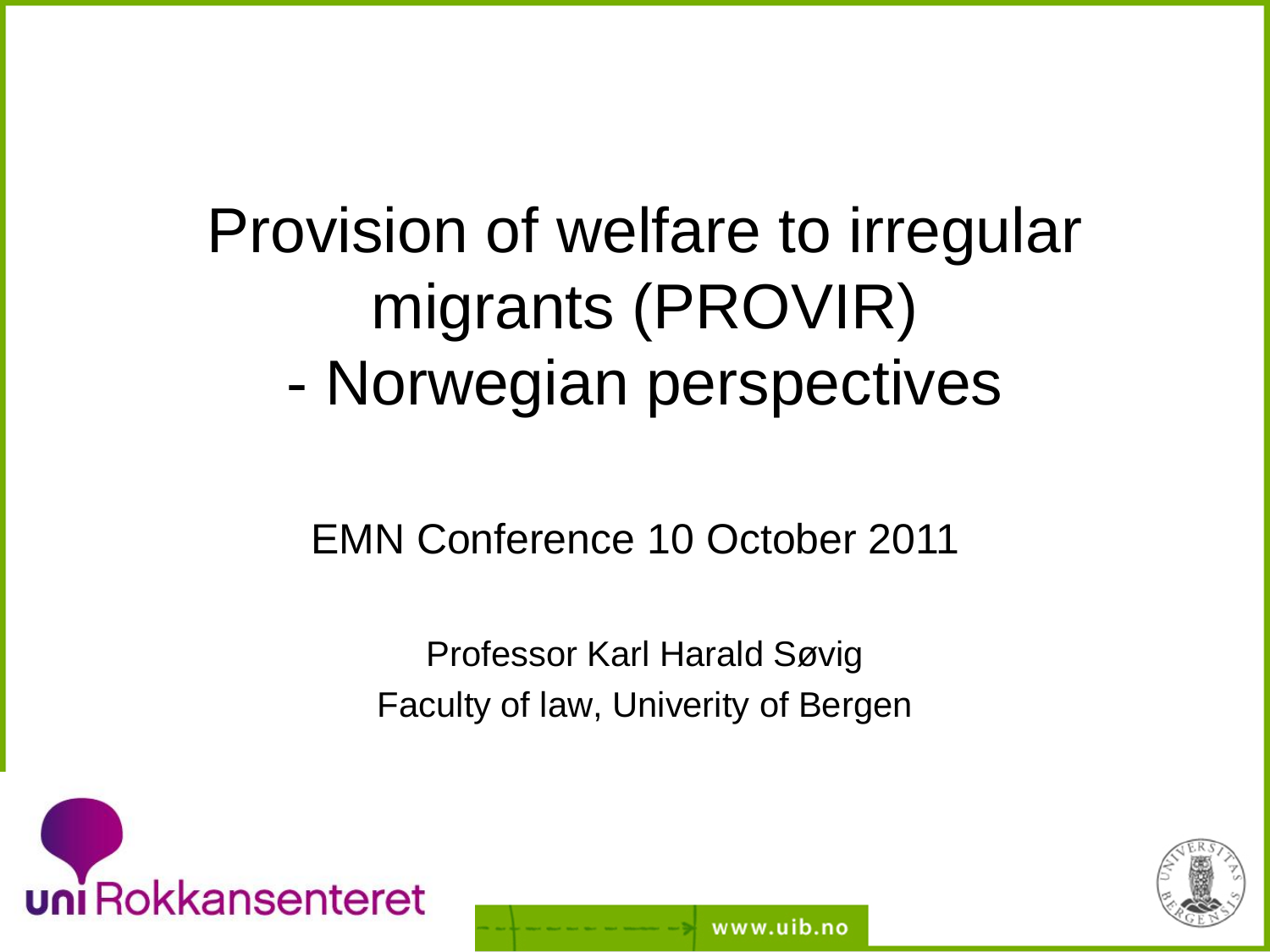## Dilemmas for a (modern) welfare state based on the rule of law

- Regulation of immigration is under public international mainly under the domain of the states (with certain exceptions)
- Restrictions on access to welfare services is a legitimate tool in regulating migration, and the reasoning for limitations may be based on:
	- Lack of connection
	- Prevention
- An expectation (both from the public and from a legal point of view) that a modern welfare state provides health care to all persons beeing in the country
- Limited knowlegde on weather restriction of services have an impact on (irregular) migrations flows

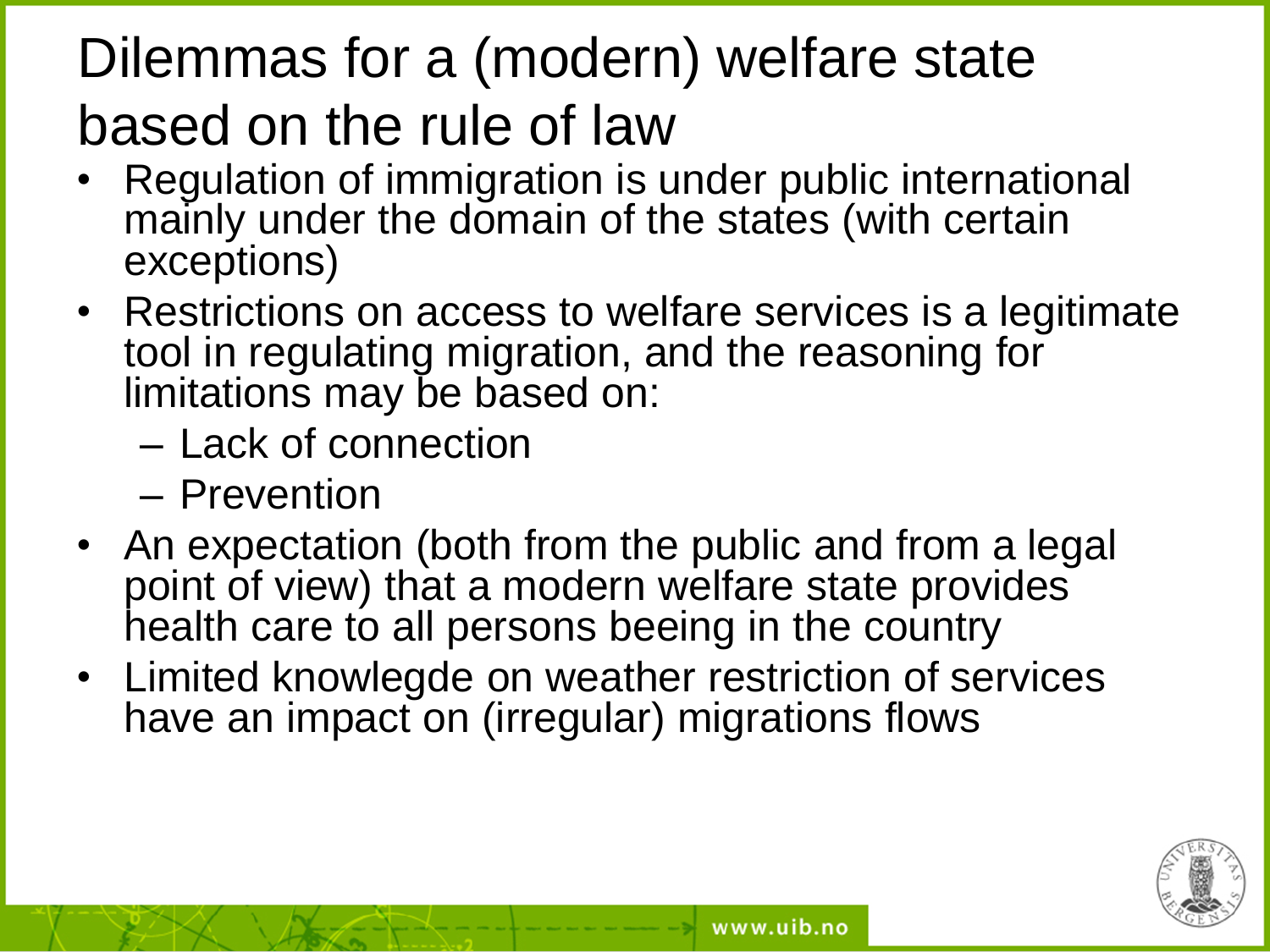## How big is the challenge?

- Different estimates on migrants without a permit to stay in Norway (Statistics Norway (2008) estimates 18 000)
- The term: "without a permit to stay", "undocumented migrants" and "illegal stay" etc. is an issue at itself, and not to be discussed here (IRM= irregular migrant)
- The group is defined by immigration law, and the two major groups are
	- Persons entering Norway without necessary permit
	- Persons not leaving Norway after a permit has expired (including those on temporary stay under asylum procedure)
- All persons without a permit to stay may be in need of health services, both in general and due to particular **circumstances**

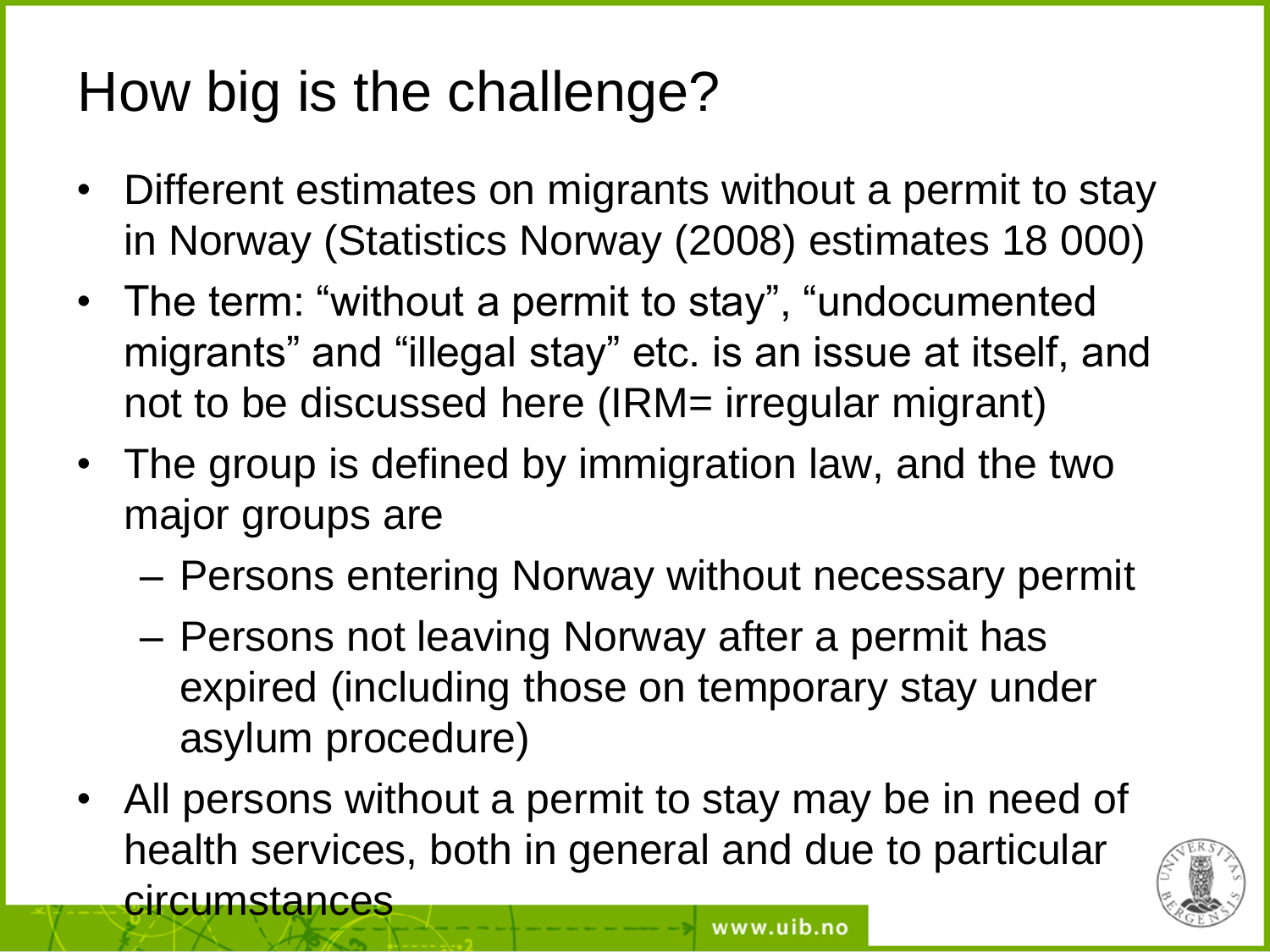## Multilevel regulation

- Human rights
	- UN Convention on migrant workers (UN CMW)
		- Directly addressing the issue (art. 28 and 30), but only ratified by few states
	- UN Covenant on economic, social and political rights
		- No provision targeting UDM, but "case-law" from the committee (see later)
	- European social charter (revisited)
		- Several cases before the Committee (inter alia case 14/2003)
	- Council of Europe (Coe): Res. 1506 (2006) on "Human Rights of irregular migrants"
		- Soft law (not legally binding)
- Also other instruments of interest
	- ILO-conventions, general human rights instruments (European Convention on Human Rights; but few cases on access to services for IRM)

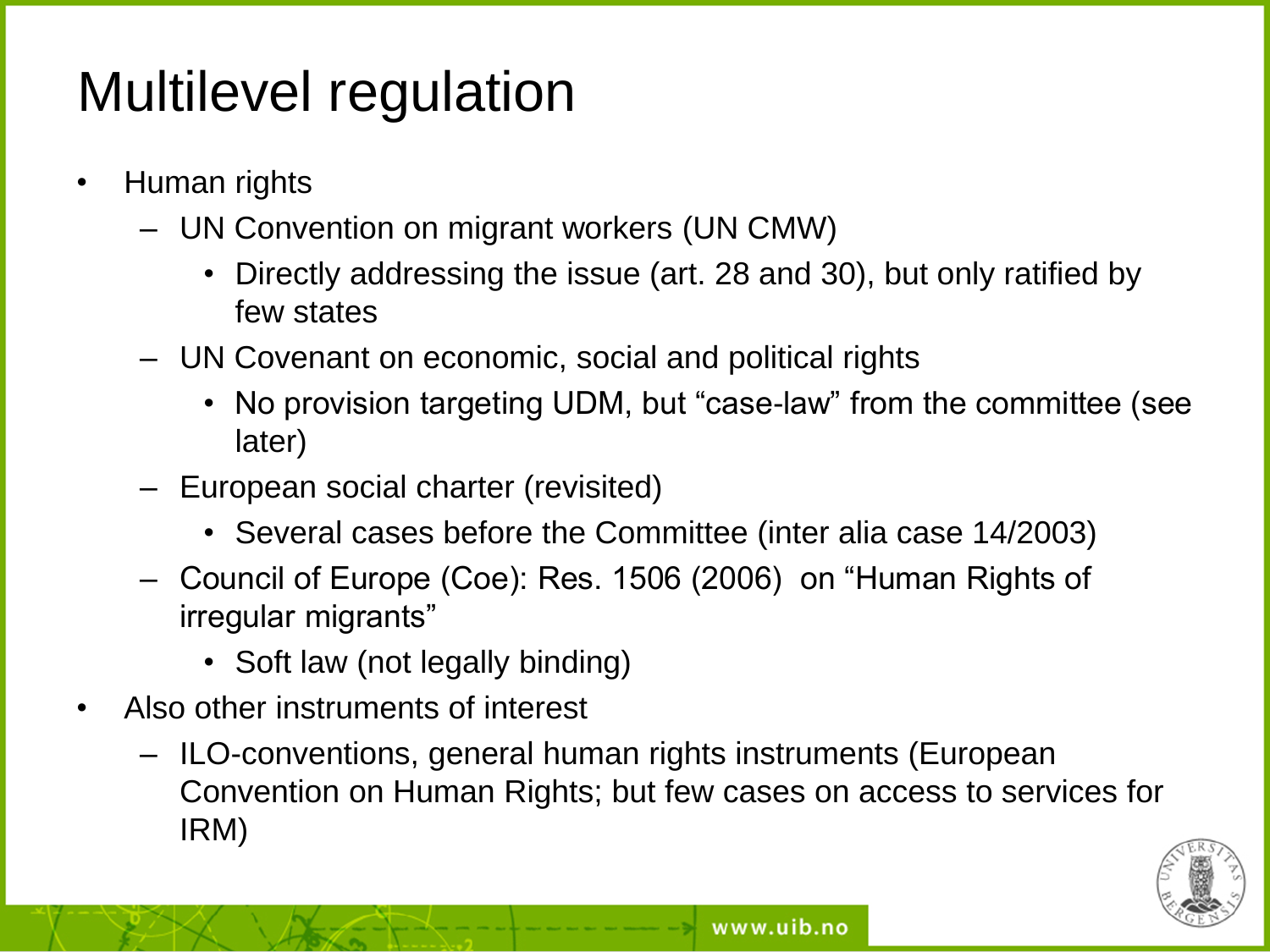## Multilevel regulation (cont.)

- European Union (and for Norway: EEA)
	- Directive 2008/115 (common standards and procedures in Member States for returning "illegally staying" third-country nationals)
	- Directive 2009/52 (minimum standards on sanctions and measures against employers of "illegally staying" third-country nationals)
	- See also COM 2008 (359)
- National regulation
	- For an overview, see <http://www.nowhereland.info/>
	- For Norway in particular
		- UN ESCR, UN CRC (and three other conventions) are incorporated through the Human Rights Act and with supremacy over concurring legislation
		- Specific provisions in the Patient's Rights Act etc.

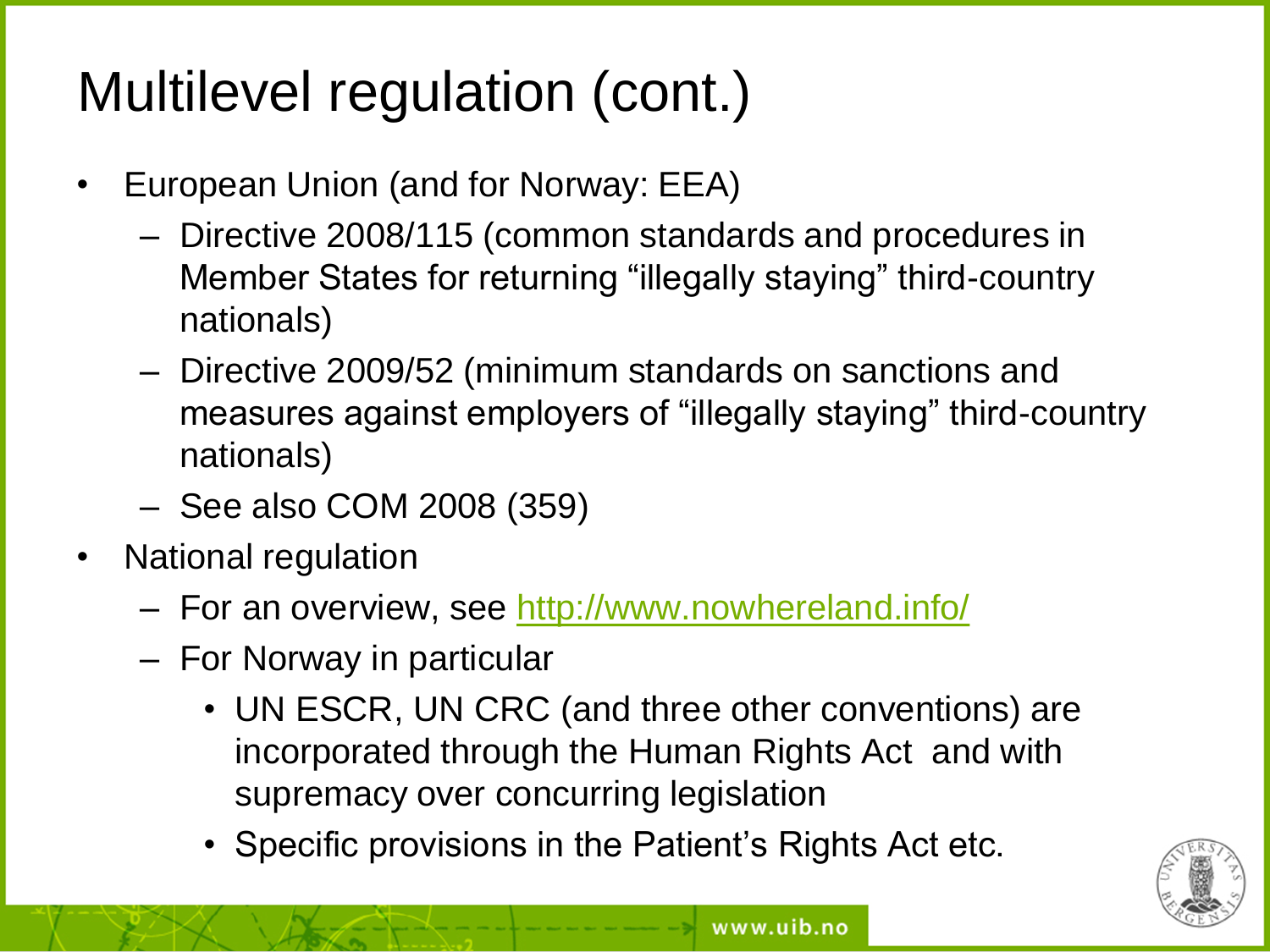## Two set of approaches

- Irregular immigrants are a group who shall be secured "basic human rights"
	- UN CMV art. 28 ("emergency medical care")
	- Dir. 2008/114 art. 14 ("emergency health care")
	- EU COM (2008) 359 no. 9 ("basic health care")
	- COE Res 1509 13.2 ("emergency health care")
- What is "basic rights" is a question of dispute
	- Some rights are indispensible (right to life)
- Irregular immigrants shall not be discriminated, cf. UN ESCR art. 2 and CESCR General Comment (GC) no. 13 § 34, GC 14 § 34 and GC 20 § 30 (on children) and COE Res 1509 13.3 (children and social protection)
- Basic question: Whom to compare with? Nationals or other groups with a temporary domicile?
- Also this approach has its limits, i.e. fertility treatment

www.uib.no

NB: The same instrument can have both approaches, i.e. giving children a more preferable position than adults

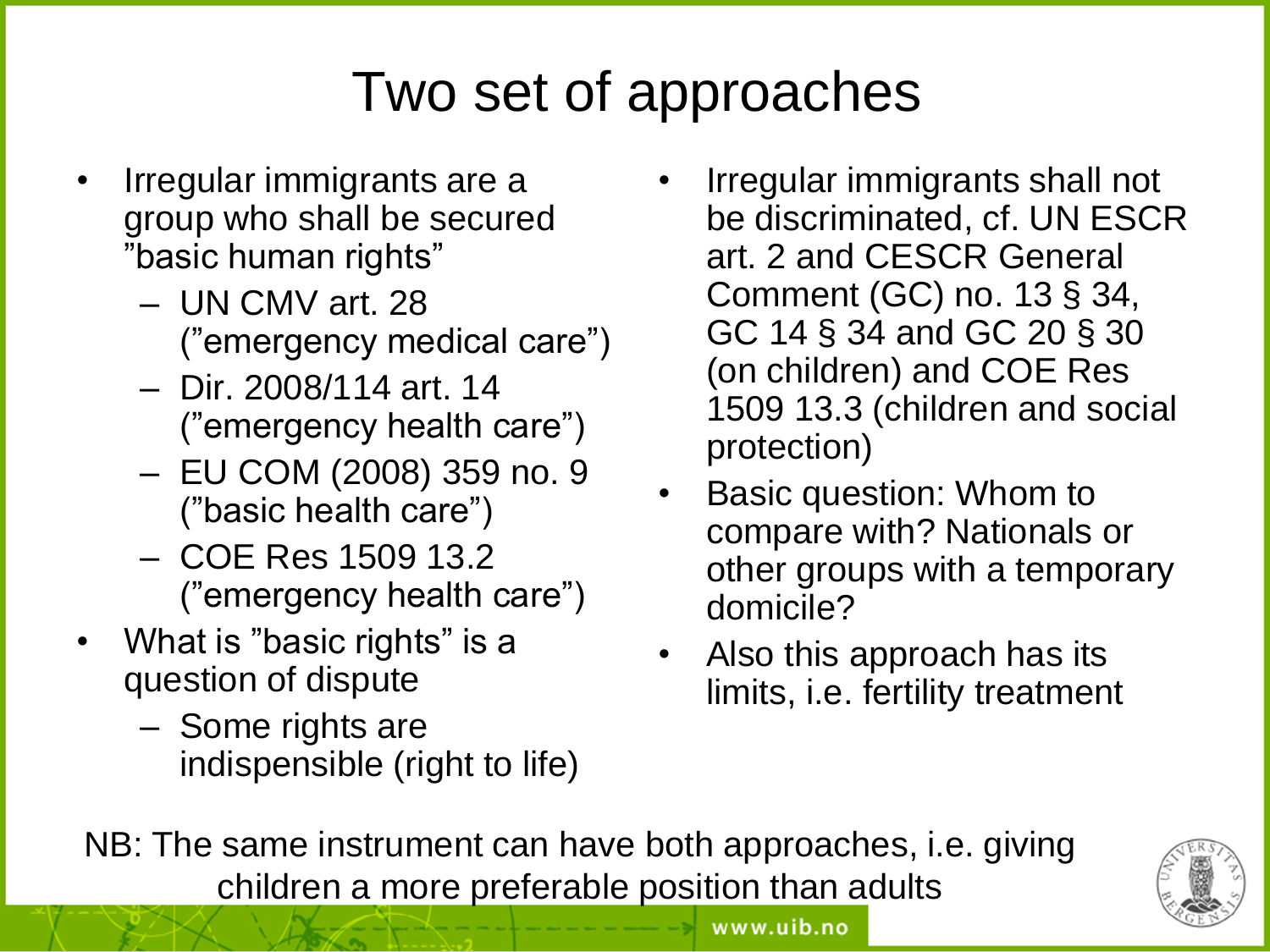#### To set of approaches (cont.)



The different approaches can especially lead to different results in the middle (blue) sector (necessary health care)

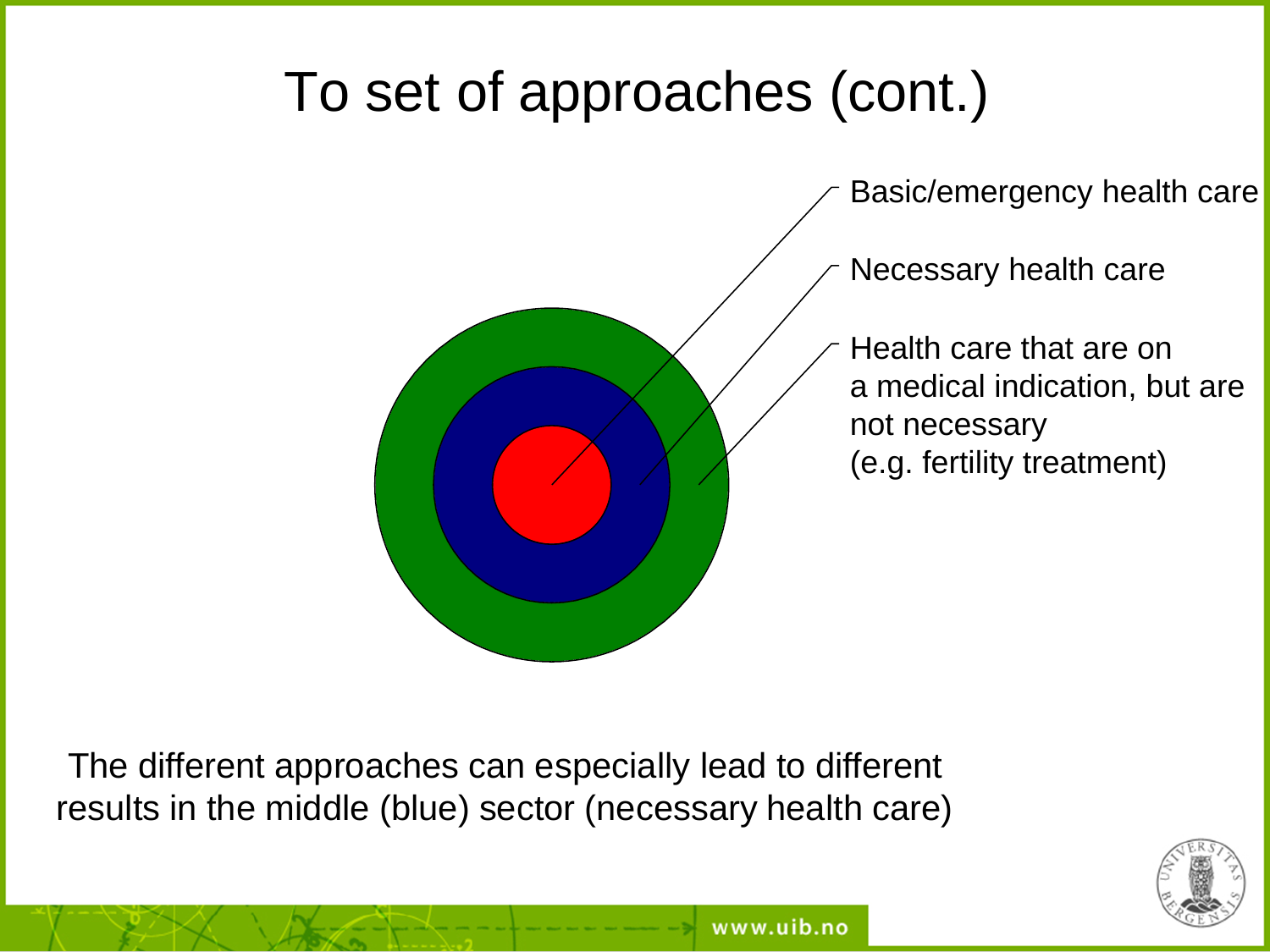## Different approaches to different questions

- The irregular immigrants right to ... or the states possibility to deny an illegal immigrant health care services (a negative obligation with positive elements)
	- Best monitored by individual complaints
- The states obligations to facilitate (positive obligation)
	- Has the state an obligation to inform illegal immigrants (i.e. when rejecting their application for asylum) of their rights or an obligation to set up facilities for housing or emergency health care?
	- Best monitored by conventions with a reporting system
- The states obligations to refrain from
	- The states obligation to combat illegal immigration, i.e. by criminalising humanitarian assistance to irregular migrants by civil society
- The fundamental substantial rights must be seen in coordination with other rules
	- Information flow from health personnel to immigration authorities, cf. COE Res 1509 no. 16.4

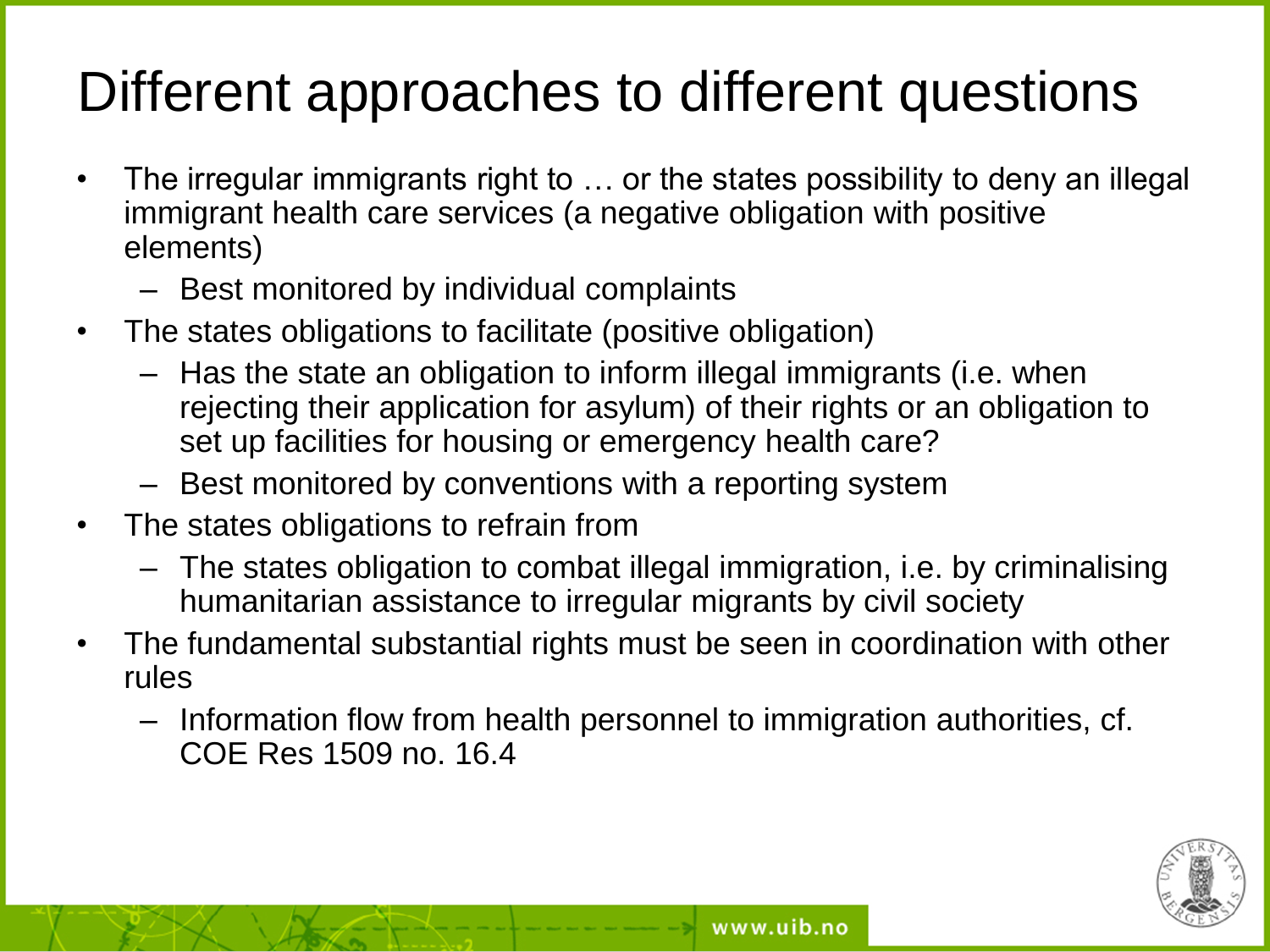#### Local challenges: Norway as a case study

- Necessary to conduct analysis on each separate field of law. Here: health law as an example
- Historically (i.e. until June 2011) a fragmented regulation, where access to welfare for IRM is not addressed directly in the statutory provisions (but in preparatory works, secondary regulation etc.)

– As a consequence: Limited political debate

- The revision of the regulation on prioritization from June 2011
	- Clarifies the legal situation, and introduces new legal challenges
	- Children are still in a favourable position compared with adults (and a proposal to limit children's position was not followed up) www.uib.no

– Still: the services and the services and the costs (IRM are to reimburse  $\sim$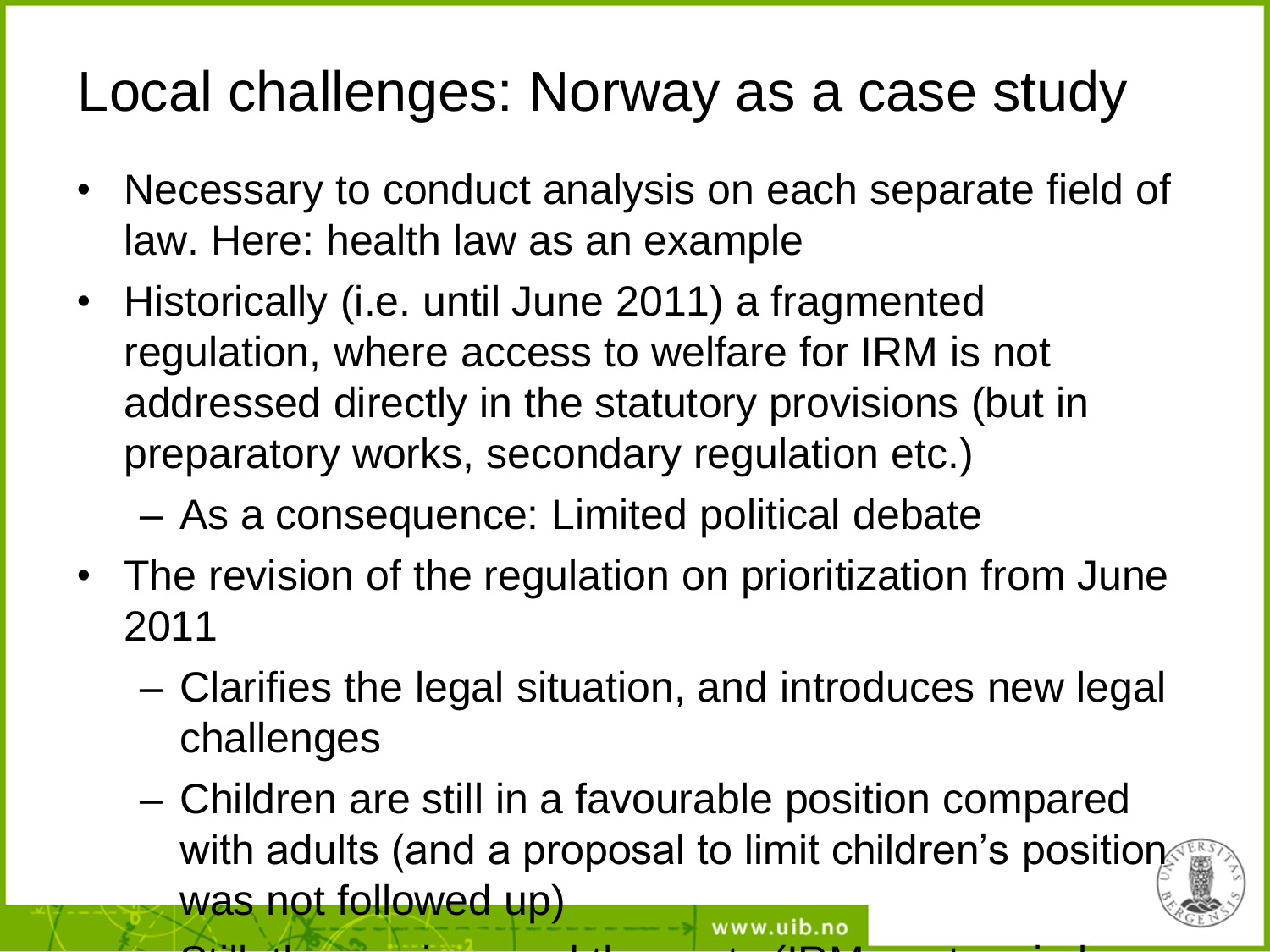## Norway (cont.)

- The revision of the regulation on prioritization from June 2011
	- Clarifies the legal situation, and introduces new legal challenges
	- Children are still in a favourable position compared with adults (and a proposal to limit children's position was not followed up)
	- Still: the services and the costs (IRM are to reimburse the costs, but after treatment) are seen as to different questions
		- Is this reasoning fair and in conformity with human rights obligations?

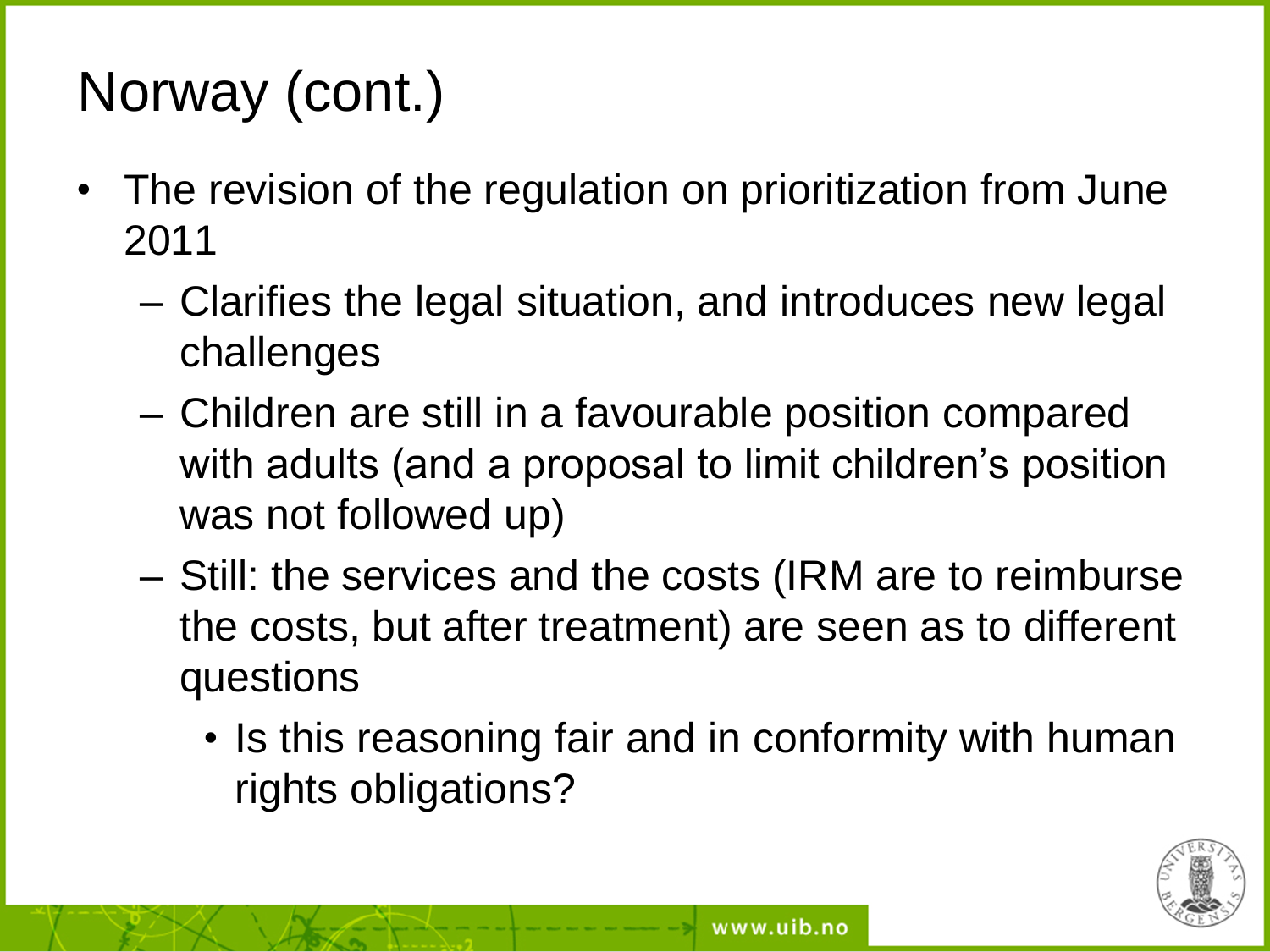## Some concluding remarks

- Much public and political debate on IRM. Still; limited legal research
- Regarding adults
	- National legal challenges
	- International legal challenges
		- There is a "legal jungle". A need for a more coherent approach?
		- IRM as a group, or the need of different sub categories?
- Clear tendency to place children in a more preferable legal position than adults, both in national and international law.
	- However, the legal situation is fragmented, and it would strengthen irregular children's legal position if it was clearer laid down in the wording of the international legal instruments that children should have a special position
- Important not only to focus on the rights of IRM to welfare, but also on the states obligation to facilitate services
	- In this respect medical confidentiality plays a crucial role
- Law in books vs. law in action
	- This is not only about legal phrases, and when appropriate legislation is enacted the work has only begun to secure that the rights of IRM are in fact allocated to them